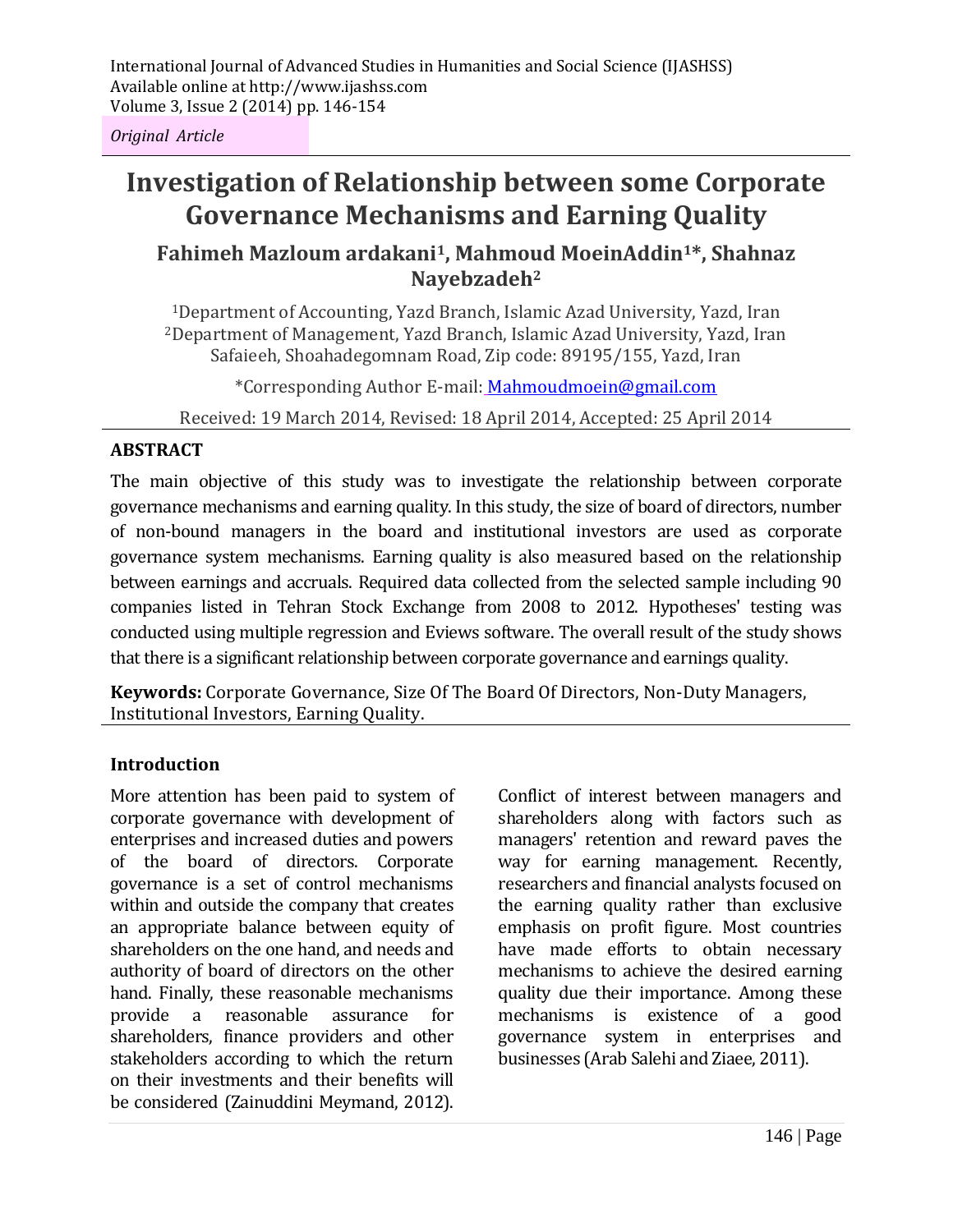Reduction in earning quality means difference between reported net profit and results of economic unit performance. In such situations, the information content of earnings is reduced and users are less able to focus on this important element of financial statements in their decision models. According to investors view, the low quality of earnings is not desirable because it leads to non-optimal allocation of resources. Earnings quality assessment helps users of financial statements to judge about reliability of current profits and predict the future. According to what mentioned above, in this study the researcher aims to answer this question: What is the impact of corporate governance on earning quality?

#### **Research theories**

In this section, we introduce the concept of corporate governance and selected mechanisms of this stud. Next, theories related to earnings will be introduced.

#### **Corporate governance**

Corporate governance mechanism is a set of governing and controlling mechanisms for corporations. It determines distribution of rights and responsibilities of the various stakeholders of companies including directors, employees, shareholders, and other real or legal entities that has influenced and influence the company activities. This system determines rules and procedures for decision processes in the company including setting goals, determining tools to achieve goals and designs for control systems. This system is closely related to methods used by suppliers of financial resources to ensure their return on investment. Corporate governance system is a set of guidelines, structures , processes and cultural norms used by corporate to achieve their objectives including transparency in business processes, accountability to stakeholders and meeting their rights. Corporate governance

mechanisms will reduce the agency problems of the company. Quality of these mechanisms is relative and varies from company to company (Karimipoor Ardekani,2013).

#### **Corporate governance mechanisms used in this study**

# **Size of board of directors**

Theoretical literature has provided two opposite views of the role of board of directors size on firm performance. In the first view, it is stated that smaller board of directors would improve the company's performance. When board of directors is composed of many members, agency problems can be increased because a number of the board of directors' members may act as self-interested individuals. Also, when the number of board of directors' members is excessive, control and monitoring of the Managing Director will not be effective. Meanwhile, planning, team coordination, decision making, and regular meetings are difficult for a large board of directors. Too large board of directors loses its ability to perform duties efficientlyand is placed in a more symbolic place.

On the other hand, the second view states that the smaller board of directors lacks specialized and varied advantages and benefits in a larger board. Moreover, advantages of larger board of director are in areas such as experience, skills, gender, nationality and etc. Meanwhile, smaller board of directors have less non-bound manager as their members and they have little time to perform regulatory duties and decisions ( Nikbakht et al,2011).

## **Non-bound members of the board of directors**

In order to control agency problems, agency costs (monitoring, contracting, remaining losses) can be tolerated to reduce conflicts of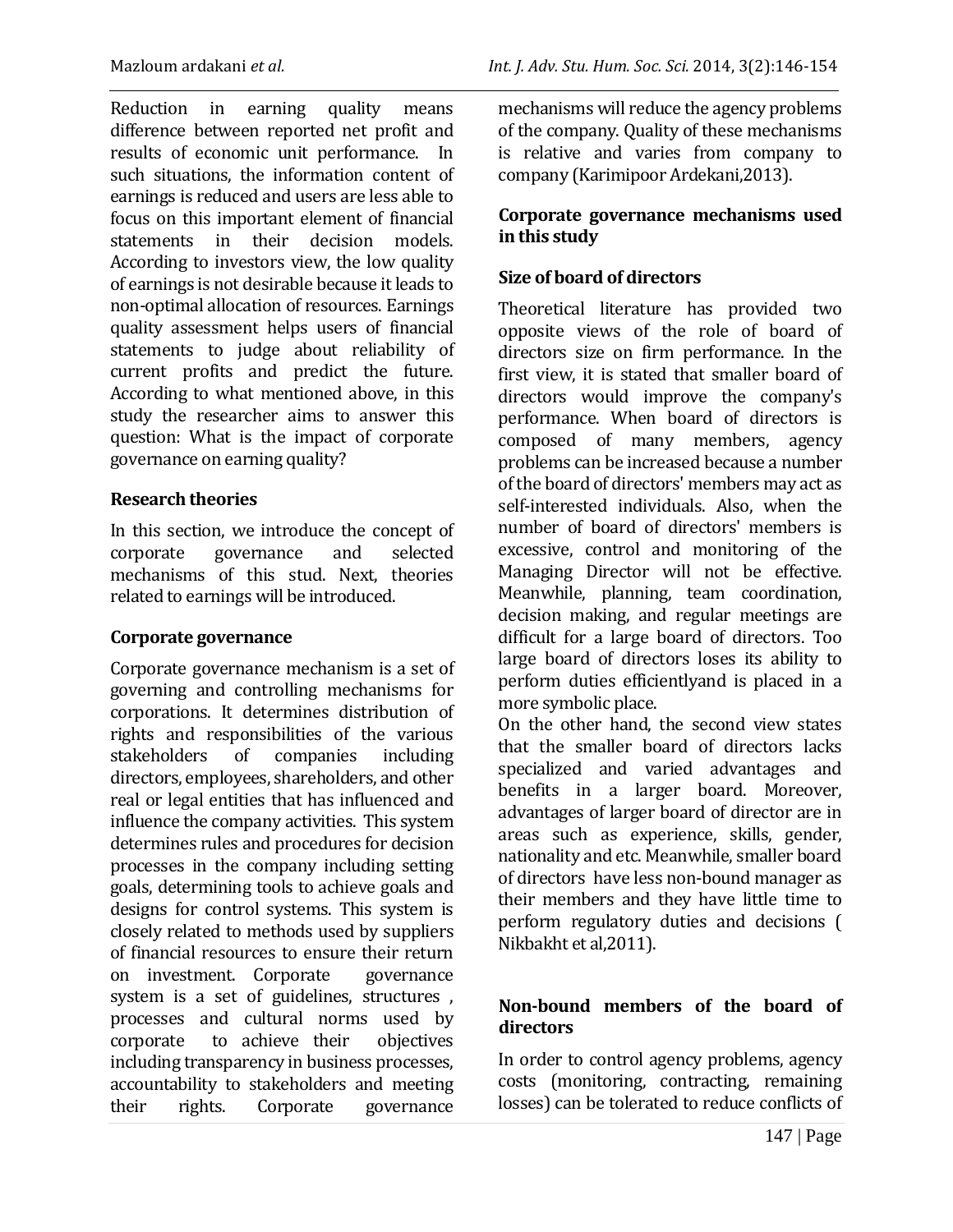interest between shareholder and agent. One of the costs of monitoring to control the agency problem is the use of non- bound members (independent) to monitor the behavior of managers. Non-bound members are professional managers with expertise in the decisions management that are responsible for controlling the activities associated with serious agency problems between members and shareholders such as state of reward for executives and inspection for replacement of senior executives. Moreover, the academic literature suggests that non-bound members better protect the interests of shareholders and are better agents for them. Accordingly, the independent members control agency problem and reduce information asymmetry between managers and shareholders by providing better disclosure and better quality (Lem et al, 2007) .

From the theoretical perspective of agency, the presence of independent non-bound managers in the board of directors in corporate and their controlling performance as an independent people contributed to a remarkable reduction of conflicts of interest between shareholders and corporate managers in meetings of board of directors. However, it should be noted that corporate executives play a major role in creating the right combination of bound and non-bound managers among the members of the board of directors.

## **Institutional Investors**

Institutional investors play an important role in corporate governance system. They can monitor the company management with appropriate knowledge and experience in related financial and professional fields. This can be considered as the basis for aligning the interests of management and interests of the group of stakeholders in order to maximize shareholders' wealth. Nevertheless, ownership of institutional shareholders can have negative effects such as access to confidential information that creates information asymmetry between them and smaller shareholders.

Institutional shareholders can also increase agency conflicts due to their existence as major shareholders. They can solve agency problems due to economic advantage of savings scale and diversification. Therefore, it appears that institutional shareholders cause the separation of ownership and control while their increasing involvement in companies and focused ownership provides a way to monitor the firm's management (Solomon et al, 2003). Shareholders, particularly institutional investors play an important role in corporate governance system. Institutional investors can focus on the company management and their influence on the management of the company can be the basis for aligning the interests of management and interests of the group in order to maximize the wealth of shareholders (Izadinia and Rsayian,2011).

# **Earning quality**

Earning quality is a multifaceted concept and analysts and researchers use both financial and non-financial data to assess the quality of earning. There are some features identified in financial and accounting texts representing the high quality of profit, which can be named as follows:

Stable, conservative accounting methods,

Pre-tax profit flow caused by operating and reproducible activities,

Obtaining a level of net profit and growth rate, independent of tax considerations (such as tax rate reductions that causes tax breaks) Having an appropriate level of debt;

Having appropriate capital structure,

Corporate profits which are not result of inflationary.

Generally, it can be said that when reported earnings help users make better decisions, then its profit has a better quality. However,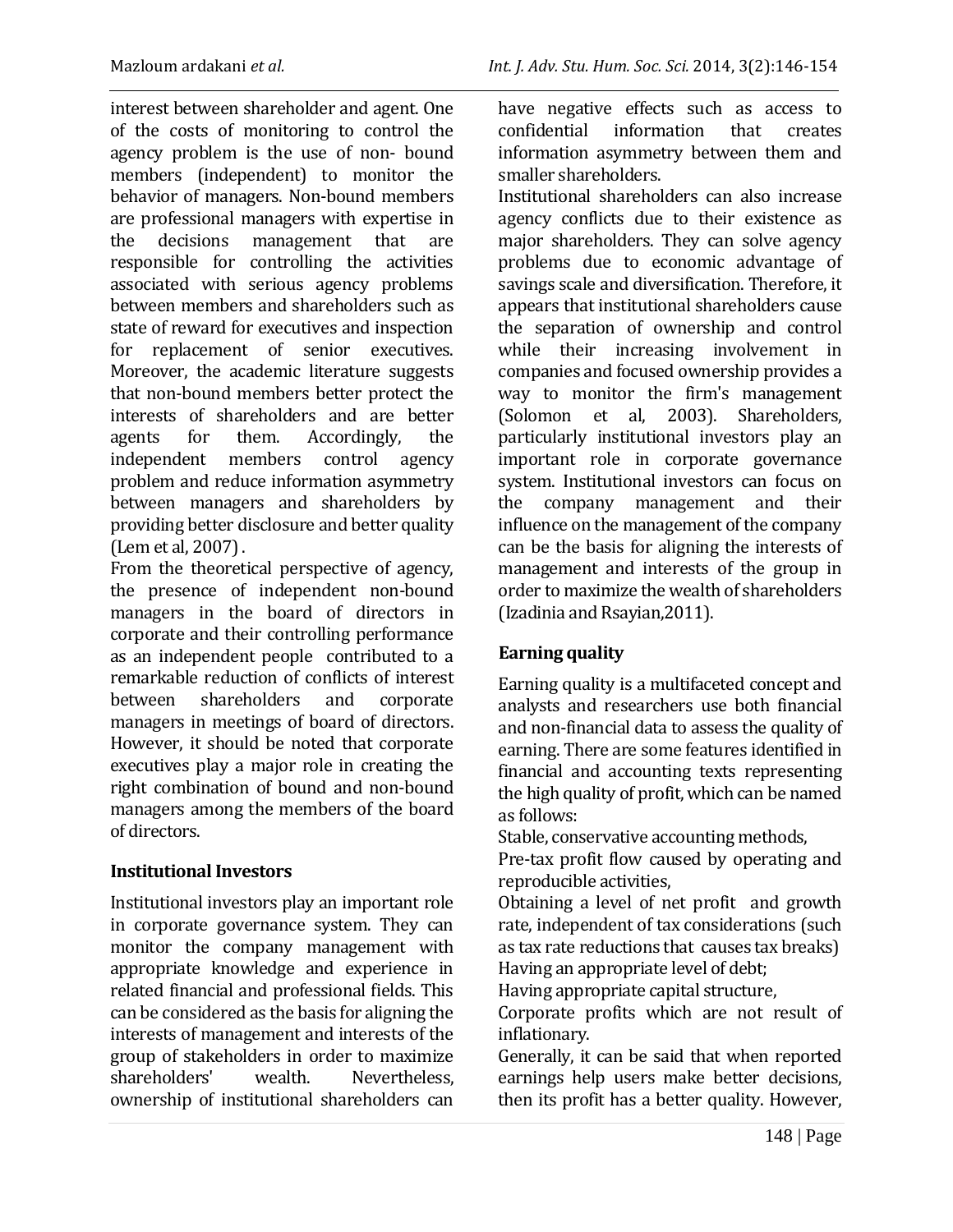(Khoshtinat and Ismaili,2007).

# **Role of accruals**

One of the important roles of accruals is to transfer or modify identification of cash flows over time so that the adjusted numbers (earnings) better evaluate the company's performance (statement number (1), accounting concepts, 1978). Accruals are often based on assumptions and estimates that should be corrected in future benefit accruals, if to be incorrect. Therefore, the quality of accruals and earnings will be reduced when encounters estimation error. Accrual accounting encompasses exchanges between features of relevance and reliability. While accrual-based information is about the expected future benefits and related obligations in order to provide related information to users, at the same time, this information is less reliable than received or paid cash. Accruals are defined as the difference between net income and cash flow obtained from operating activities. (According to this definition, there are lower accruals on higher earnings quality). It can be stated that one of accounting adjustments that make the difference between net income and cash flows is derived from accrual accounting (Aboyi Mehrizi, 2012).

# **Review of literature**

Niu (2006) investigated the relationship between corporate governance and accounting earnings quality. The research sample consisted 5189 observations of Canadian companies during 2001-2004. The results showed that there is a negative relationship between earnings quality of companies, abnormal return and income returns. Jiang et al (2008) investigated the relationship between corporate governance and earnings quality using 4311 observations of U.S. companies during 2002-2004. Results of this study indicate that the more increased levels of corporate governance shows the less decreased discretionary accruals and more increased earnings quality. Machuga and Teitel (2009) examined relationship between the characteristics of board of directors and improved quality of earnings in Mexican corporations during 1998 - 2002. Earnings quality was measured using earnings smoothing, timely loss recognition and accruals. Results showed that do not have concentrated family ownership or share directors have greater increases in earnings quality than firms that have concentrated family ownership or share directors. Chang and sun (2010) investigated the effect of disclosure of corporate governance on corporate profits using 2977 observations from 2001 to 2003. Results indicated that the market value of the earnings was higher for firms with stronger disclosure of corporate governance.

# **Methodology**

This study was aimed at examining the relationship between corporate governance, earnings quality and information content. Therefore, the research method was applied in terms of purpose, Ex-*Post* Facto (via past information) in terms of performance and correlational in terms of examination of variables relationships. In order to collect data on theoretical topics such as literature review of the research subject, library method was used. Various sources and databases, especially Rahavard Novin software, Tehran Stock Exchange databases and financial statements of companies were used to collect data on the research variables. Statistical population of this study included all companies listed in Tehran Stock Exchange that have been active in the stock market from early 2008 to late 2012. Systematic elimination method was used to select an appropriate sample as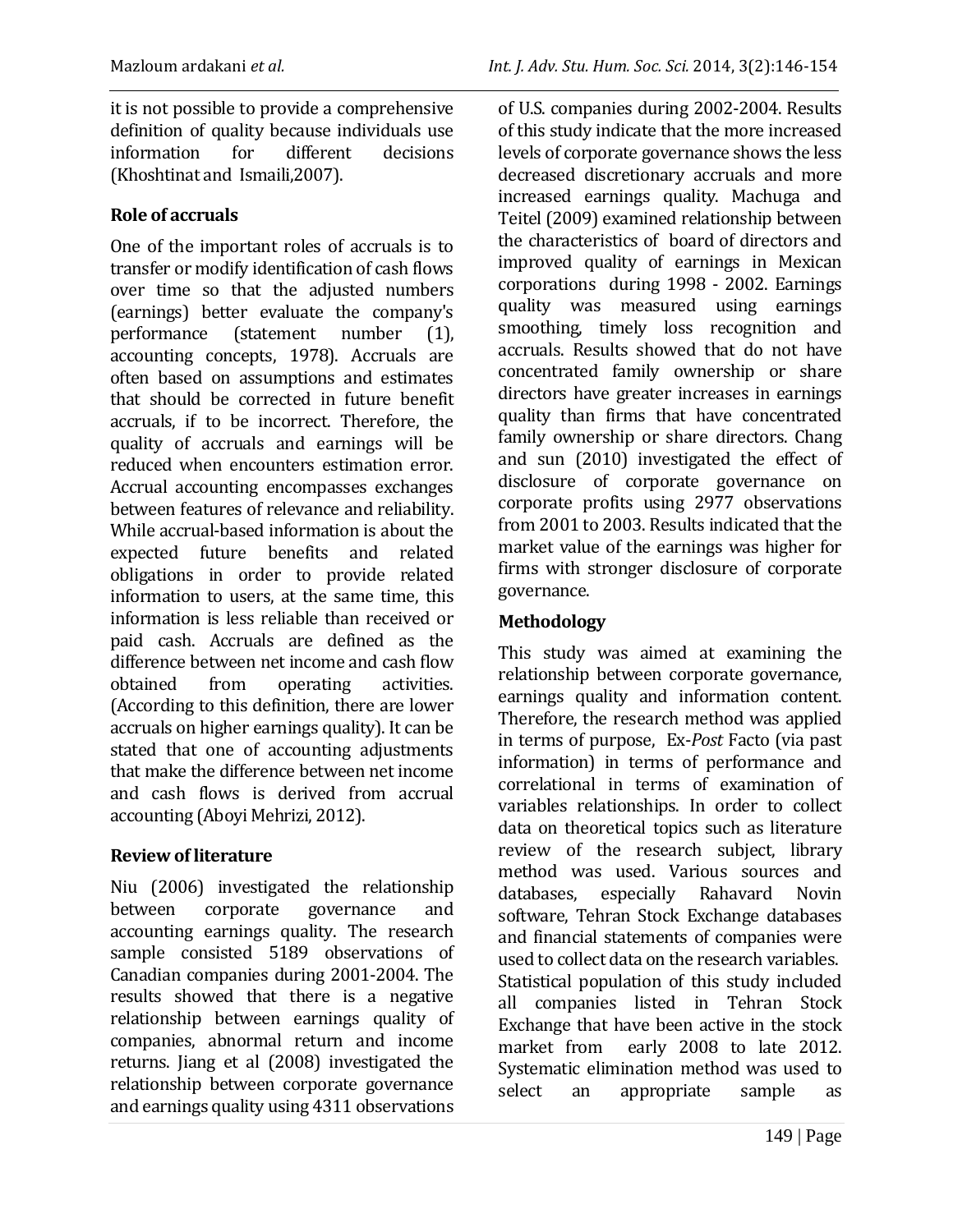representative of the relevant population. 5 criteria were considered for this purpose, and companies were selected if had met all 5 criteria. Mentioned criteria included:

Companies listed as accepted members from 2008 to 2012

Company financial year to be ended to March. No trading halt more than 70 days

A company not to be considered as investment company or financial intermediation company.

Company required information to be available.

After taking into consideration all the above criteria, the desired sample size was included 90 participants.

In this study, descriptive statistics, including measures of central tendency and dispersion was used to describe the study sample and population. Moreover, Regression method based on combined data was used to analyze the data related to hypotheses. Excel software was used to prepare data and Eviews software was used to perform statistical tests. One main hypotheses and three subsidiary ones have been designed and tested:

## **Main hypotheses**

There is a significant relationship between corporate governance and earning quality.

## **Sub-hypotheses**

There is a significant relationship between the size of board of directors and earning quality.

There is a significant relationship between the number of non-boundmanagers and earning quality.

There is a significant relationship between institutional investors and earning quality.

## **Research model (Abnormal accruals and corporate governance)**

According to Jones (1991) study, earning quality can be measured using abnormal accruals. Accordingly, following model was developed.

ABS - DAC it =  $c_0$  +  $c_1$  EPS it +  $c_2$  BDSIZE it +  $c_3$ OUTDIR it +  $c$  4 INI it +  $c$  5 LEV it +  $c$  6 SIZE it +  $c$  7 GROWTH  $it + e$  it

There: ABS – DAC: Absolute discretionary accruals, EPS : Earnings per share

BDSIZE : Board of directors size, OUTDIR: Number of non-bound directors, INI: Institutional investors, LEV: Financial leverage, SIZE: Company size, GROWTH: Opportunities to grow, e : The amount of error of the regression equation.

# **Descriptive Statistics**

Table 1 shows the descriptive statistics of the study variables. Considering this table, we can see the overall status of the corporate governance mechanisms. Therefore, according to the median of the size of board of directors(6), it can be found that half of the sample companies have a board of director with more than six members. Moreover, median of institutional investor's variable (81), indicates that 50% of the sample companies are owned by institutional investors with at least 81 percent ownership. .Also the same situation can be observed among sample companies in terms of number of non- bound managers or the amount of independency of the board of directors. It means that 50% of companies have less than 3 non-bound managers and other 50 percent has more than three nonbound managers.

# **Findings**

## **First hypothesis**

Table 2 presents the results of the first hypothesis testing. According to obtained table data and Durbin - Watson statistics (2/06), it can be stated that there is no serial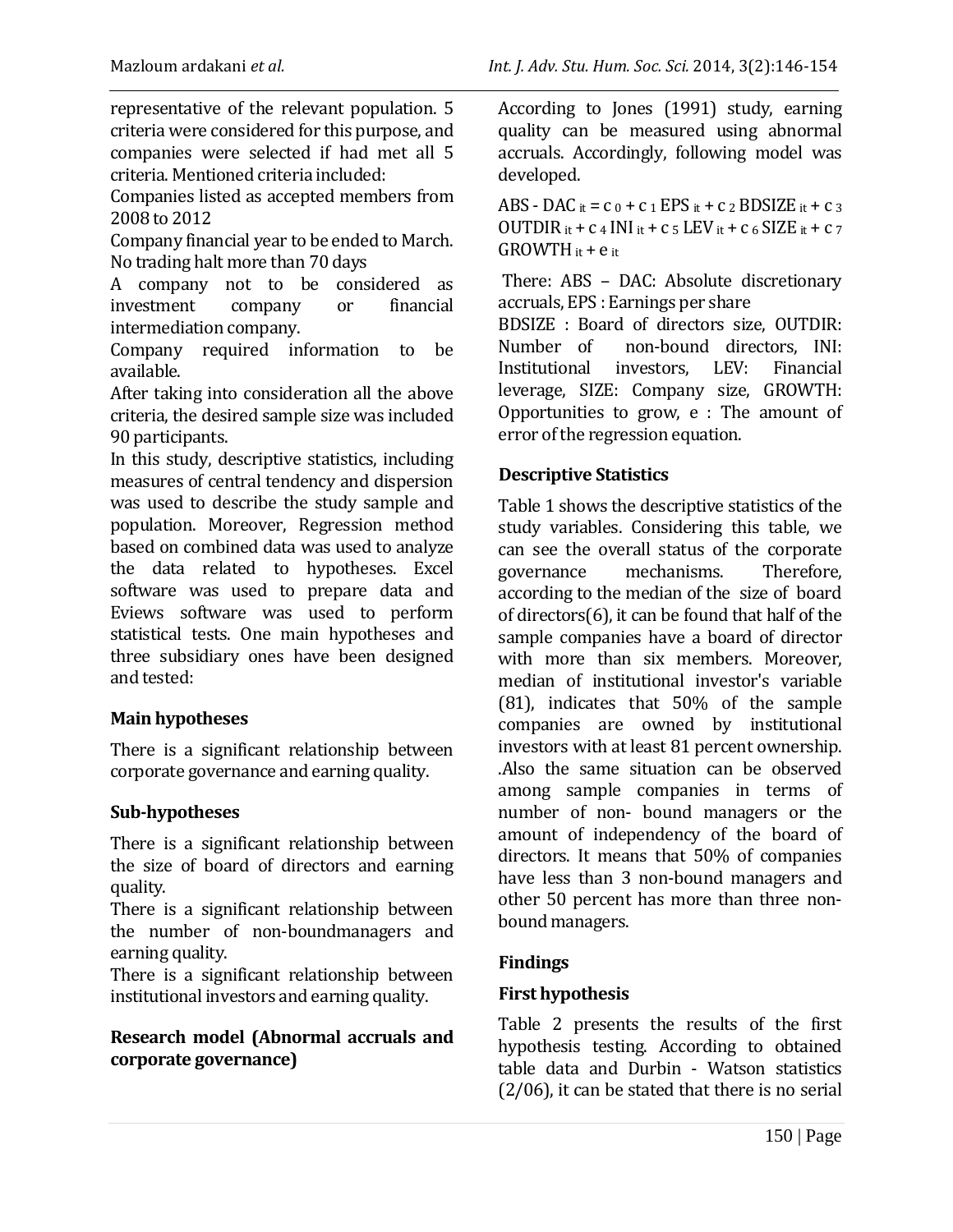correlation between the model errors. Moreover, according to the amount of the adjusted coefficient of determination, it can be stated that the independent variables in this model can explain 22% of variations of dependent variable.

| <b>Variable</b>      | <b>Average</b> | <b>Median</b> | <b>Maximum</b> | <b>Minimum</b> | <b>Standard</b><br>deviation |
|----------------------|----------------|---------------|----------------|----------------|------------------------------|
| $P_{it}$             | 3879/03        | 2589/5        | 26757          | 150            | 3978/49                      |
| $EPS_{it}$           | 348/55         | 304           | 4525           | $-2114$        | 590/01                       |
| ABS-DAC $_{it}$      | 323833/4       | 38759/5       | 8160667        | $\theta$       | 1008749                      |
| <b>BDSIZE</b> it     | 6/09           | 6             |                | 4              | 0/73                         |
| $INI_{it}$           | 77/41          | 81            | 100            | 0              | 17/71                        |
| OUTDIR $_{it}$       | 2/55           | 3             | 6              | 0              | 1/36                         |
| $R_{it}$             | 24/43          | 5/2           | 734/14         | $-78/46$       | 68/42                        |
| $LEV_{it}$           | 1/48           | 0/62          | 350/14         | 12/0           | 16/71                        |
| $SIZE$ <sub>it</sub> | 5/88           | 5/79          | 8/52           | 4/29           | 0/69                         |
| $GROWTH_{it}$        | 0/997          | 1/27          | 70/96          | $-154/32$      | 9/74                         |

#### **Table 1.** Descriptive statistics

**Table 2.** Obtained results of the regression model performance for first hypothesis

| ABS-DAC $i_t = c_0 + c_1 EPS$ $i_t + c_2 BDSIZE$ $i_t + c_3 LEV$ $i_t + c_4 SIZE$ $i_t + c_5 GROWTH$ $i_t + e_i$ |                       |                     |                     |  |
|------------------------------------------------------------------------------------------------------------------|-----------------------|---------------------|---------------------|--|
| <b>Variable</b>                                                                                                  | Variable coefficient  | <b>T</b> statistics | <b>Significance</b> |  |
| Intercept                                                                                                        | $-4625718*$           | $-8/67$             | 0/000               |  |
| <b>EPS</b>                                                                                                       | $-137/84***$          | $-1/86$             | 0/064               |  |
| <b>BDSIZE</b>                                                                                                    | 3115/94               | 0/06                | 0/95                |  |
| <b>LEV</b>                                                                                                       | $-298/57$             | $-0/14$             | 0/89                |  |
| <b>SIZE</b>                                                                                                      | 847012/4*             | 11/24               | 0/000               |  |
| <b>GROWTH</b>                                                                                                    | $-127/19$             | $-0/05$             | 0/96                |  |
| F statistics :<br>25/52                                                                                          | Adjusted $R^2: 0/22$  |                     |                     |  |
| Significance:<br>0/000                                                                                           | Durbin - Watson: 2/06 |                     |                     |  |
| $*$ P < 0.01, $*$ P < 0.05, $*$ + P < 0.10                                                                       |                       |                     |                     |  |

As the table above indicates, coefficient of the size of the board of directors variable is 3115/94 and according to obtained t statistics (0/06) and its significance level (0/95), the calculated regression coefficient for this variable is not significant at error level lower than 5%. Therefore, statistical H<sub>0</sub> cannot be rejected at the 95% significance level. Therefore, according to the results, the first hypothesis of significant relationship between the size of the board of directors and earning quality at error level lower than 5% cannot be confirmed.

## **Second hypothesis**

Table (3) provides the results of second hypothesis testing. According to obtained table data and Durbin - Watson statistics (2/06), it can be stated that there is no correlation between the independent variables. Moreover, according to the amount of the adjusted coefficient of determination, it can be stated that the independent variables in this model can explain  $22\%$  of variations of dependent variable.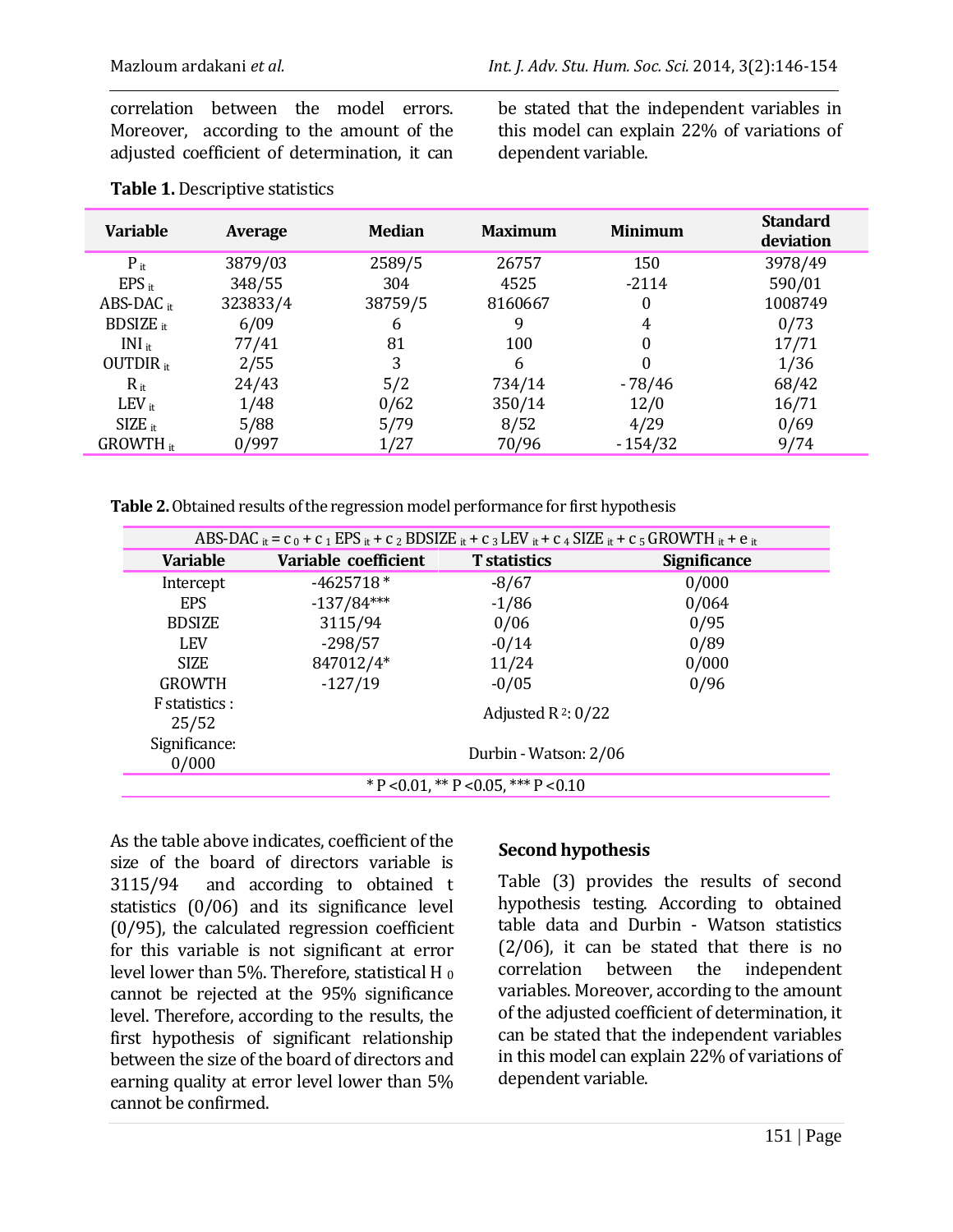| ABS-DAC $\kappa$ = c $_0$ + c $_1$ EPS $\kappa$ + c $_2$ OUTDIR $\kappa$ + c $_3$ LEV $\kappa$ + c $_4$ SIZE $\kappa$ + c $_5$ GROWTH $\kappa$ + e $\kappa$ |                                |                     |                     |  |  |
|-------------------------------------------------------------------------------------------------------------------------------------------------------------|--------------------------------|---------------------|---------------------|--|--|
| <b>Variable</b>                                                                                                                                             | <b>Variable</b><br>coefficient | <b>T</b> statistics | <b>Significance</b> |  |  |
| Intercept                                                                                                                                                   | $-4498073*$                    | $-10/09$            | 0/000               |  |  |
| <b>EPS</b>                                                                                                                                                  | $-143/48$                      | $-1/94$             | 0/05                |  |  |
| <b>OUTDIR</b>                                                                                                                                               | $-40453/11$                    | $-1/49$             | 0/14                |  |  |
| LEV <sub></sub>                                                                                                                                             | 5/62                           | 0/002               | 0/99                |  |  |
| <b>SIZE</b>                                                                                                                                                 | 846128/6*                      | 11/36               | 0/000               |  |  |
| <b>GROWTH</b>                                                                                                                                               | $-257 - 78$                    | $-0/07$             | 0/94                |  |  |
| F statistics $F: 26/45$                                                                                                                                     | Adjusted R $2:0/22$            |                     |                     |  |  |
| Significance: 0/000                                                                                                                                         | Durbin - Watson: 2/06          |                     |                     |  |  |
| $*$ P < 0.01, $*$ P < 0.05, $*$ + P < 0.10                                                                                                                  |                                |                     |                     |  |  |

As the table above indicates, coefficient of non-bound managers variable is -40453/11 and according to obtained t statistics (-1/49) and its significance level (0/14), the calculated regression coefficient for this variable is not significant at error level lower than 5%. Therefore, statistical H $_0$  cannot be rejected at the 95% significance level. Therefore, according to the results, the second hypothesis of significant relationship between number of non-boundmanagers and earning quality at error level lower than 5% cannot be confirmed.

#### **Third hypothesis**

Table (4) provides the results of third hypothesis testing. According to obtained table data and Durbin - Watson statistics (2/06), it can be stated that there is no auto correlation between independent variables. Moreover, according to the amount of the adjusted coefficient of determination, it can be stated that the independent variables in this model can explain 22% of variations of dependent variable.

| ABS-DAC it = $c_0$ + $c_1$ EPS it + $c_2$ INI it + $c_3$ LEV it + $c_4$ SIZE it + $c_5$ GROWTH it + $e$ it |                       |                       |                     |  |  |
|------------------------------------------------------------------------------------------------------------|-----------------------|-----------------------|---------------------|--|--|
| <b>Variable</b>                                                                                            | Variable coefficient  | <b>T</b> statistics   | <b>Significance</b> |  |  |
| Intercept                                                                                                  | $-4484746*$           | $-9/69$               | 0/000               |  |  |
| <b>EPS</b>                                                                                                 | $-133/39*$            | $-1/8$                | 0/072               |  |  |
| INI                                                                                                        | $-2577/65$            | $-0/98$               | 0/33                |  |  |
| <b>LEV</b>                                                                                                 | $-305/26$             | $-0/14$               | 0/89                |  |  |
| <b>SIZE</b>                                                                                                | 859,791*              | 11/38                 | 0/000               |  |  |
| <b>GROWTH</b>                                                                                              | $-328/46$             | $-0/09$               | 0/93                |  |  |
| F statistics : $26/14$                                                                                     |                       | Adjusted $R^2$ : 0/22 |                     |  |  |
| Significance: 0/000                                                                                        | Durbin - Watson: 2/06 |                       |                     |  |  |
| $*$ P < 0.01, $*$ P < 0.05, $*$ + P < 0.10                                                                 |                       |                       |                     |  |  |

**Table 4.**Obtained results of the regression model performance for third hypothesis

As the table above indicates, coefficient of institutional investors is -2577/65 and according to obtained t statistics (-0/98) and its significance level (0/33), the calculated regression coefficient for this variable is not

significant at error level lower than 5%. Therefore, statistical H  $_0$  cannot be rejected at the 95% significance level. Therefore, according to the results, the third hypothesis of significant relationship between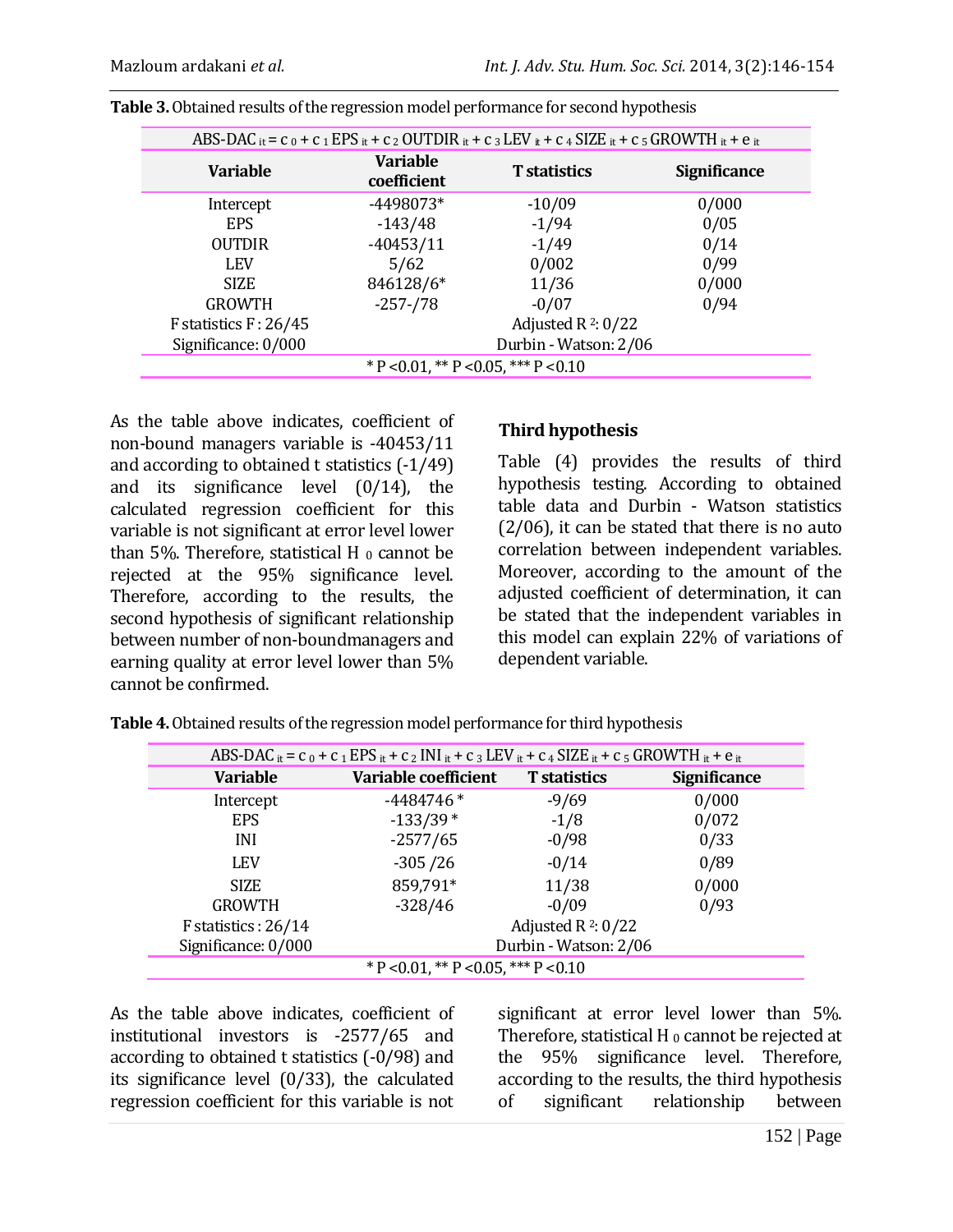institutional investors and earning quality at error level lower than 5% cannot be confirmed.

# **Results**

The first hypothesis was discussed and examined about the relationship between size of board of directors and earning quality. Results indicated no statistically significant relationship between the two variables. Arabs Salehi & Ziayi(2006) and Nikoomaram & Mohammadzadeh Saleteh (2011) studies found a significant relationship between these two variables. Significant relation between size of board of directors and earning quality may indicate that the more number of boards makes complicated the consensus on decisions affecting company's financial condition and company operations because each member is trying to benefit the investment company or group of shareholders selected as a board member. However, no relationship was observed between the number of board of directors members and earning quality in the present study. In this regard, this was a reason for improper role playing of board members.

The second hypothesis was suggested and tested about the relationship between numbers of non-bound managers earning quality. Results showed that there was no significant relationship between numbers of non-bound managers earning quality. Probably, it was because of lack of knowledge of non-bound managers about organizational responsibilities or lack of their expected role playing. Often these managers do not consider themselves responsible for accountability of institutions requesting responses. Therefore, they do not perform their monitoring duties properly and their presence in composition of the board of directors has a formality form (Izadinia and Rasayian, 2012).

Arab Salehi and Ziayi (2011) and Ismail-Zadeh Moghari et al (2011) found a significant relationship between the number of non-boundmanagers and earning quality. Results of studies conducted by Mashayekh and Ismaili (2007), Izadinia and Rasayian (2012) showed no significant relationship between the two variables.

The was discussed and investigated third hypothesis about the relationship between institutional investors and earning quality. Results showed no significant relationship between these two variables. Mohammadzadeh Saleteh (2011) found an inverse relationship between institutional investors and earning quality, while Rsayian & Izadinia (2011) and Firth et al (2007) showed a direct relationship between the two variables. Direct relationship means that institutional investors own the bulk of the company's shares and they cannot supply their stock share at once and go out of the company's because wholesale supply in high volume will decrease stock price.Therefore, they play a better controlling role to protect their interest. In addition, the lack of relationship between institutional investors and earning quality, based on outcome of the study, can be attributed to the weakness of institutional shareholders in the controlling role.

## **References**

Abooyi Mehrizi, A. (2012). Investigation of the relationship between corporate disclosure quality, earning quality and cost of capital of companies listed in Tehran Stock Exchange, MA Thesis, Islamic Azad University Yazd Branch.

Arab Salehi M.; Ziayi, M. (2011). Relationship between governance system and earnings quality of companies listed in Tehran Stock Exchange, Journal of Financial Accounting, Second edition.5: 39-56.

Chang, J.; Sun, H. (2010). Does the disclosure of corporate governancestructures affect firms earings quality? Review of accounting and finance. 9(3): 212-243.